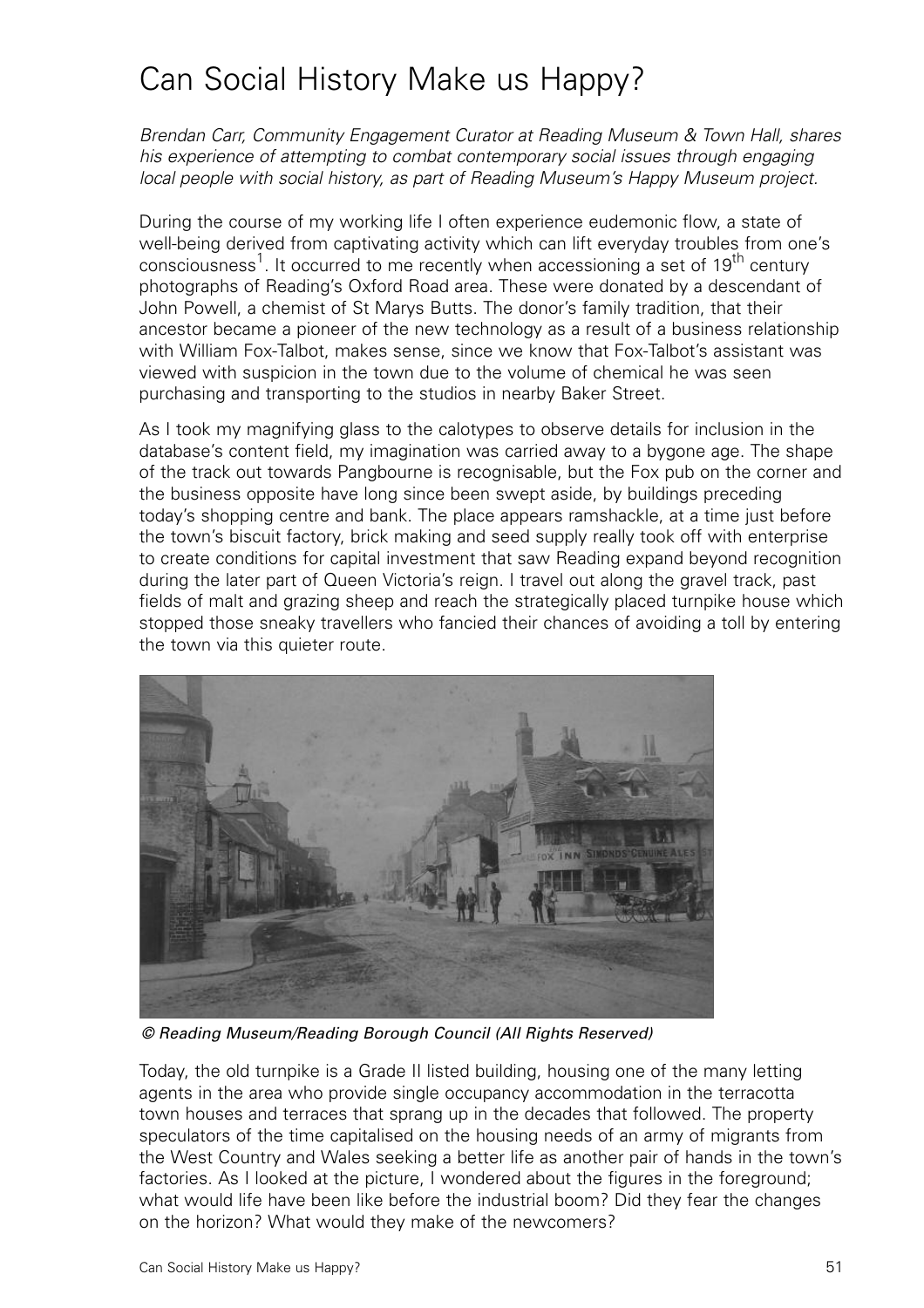The phone rings and an email pings to bring me back to the reality of time pressure. I need to leave my own little day dreams aside and make sure the documentation is completed and means something in the future. I must ignore the distractions and get on with the data entry. These moments of eudemonic flow are important to hold on to, especially given the words of warning contained in Ealasaid Munro's recently published research into the dangers of emotional burnout amongst those seeking to use museum collections to promote social justice.<sup>2</sup> Certainly if we do not find joy in our privileged access to material culture then it is probably time to find another occupation through which to achieve our vision of a more equitable future.

Eudemonic flow is a component of all five ways to health and well-being prescribed by the New Economics Foundation. It is, according to this Think Tank, when we connect, take notice, become active, keep learning and give, that we are happy. It was upon the principle that museums are well placed to provide opportunity for people to pursue all of these that the Happy Museum Project was founded in 2011. Conceived by former social history curator Tony Butler, the project is providing leadership within the UK museum sector by commissioning a series of micro-projects which 're-imagine museums for a changing world'.<sup>3</sup> In August 2012 Reading Museum was a recipient of one such commission for a project we called 'Nag, Nag Nag to Reveal Reading's Hidden History'.

Neighbourhood Action Groups (NAGs) have been commended by Thames Valley Police and local politicians for their work in assisting to deliver a 17.5% decrease in the level of reported crime in the Oxford Road, Newtown and Norcot districts of Reading. These neighbourhoods have suffered disproportionately from high levels of inter-generational unemployment, anti-social behaviour and the criminal activity of a small number of persistent offenders. This has had a negative impact upon the urban environment, leading to social problems such as feelings of loneliness and isolation amongst older generations and disillusionment and low aspiration amongst younger people growing up in poverty in neighbourhoods with bad reputations. Well-being, self esteem, career aspiration, skills, numeracy, literacy, diet, life expectations and life expectancy are all detrimentally impacted. Thus levels of happiness among members of these communities are greatly diminished in comparison to other parts of town.

The work of Reading's NAGs offers reason for hope and the opportunity to work in partnership through the Happy Museum project coincided with Reading Museum's own wish to focus our community engagement work in neighbourhoods which score poorly in national indices of social deprivation. In so doing our work responds to and aligns itself with the local authority's corporate priority towards the vulnerable sectors of society. By virtue of this we add value and social return on the council's investment. The premise for the project was that within any community, each individual's happiness is connected to their sense of self-worth and aspiration in life; that this is bound up with identity, which is in turn attached to the history of their locality.

In the case of these neighbourhoods, alternative narratives about the area's heritage is hidden, overshadowed by the constant reminders disseminated in the local press and through urban myth that these are undesirable homes which deserve their reputation. If we peel back the layers of time and disregard contemporary perceptions, we soon discover plenty of evidence to the contrary: Oxford Road has, in recent times, produced an Oscar-winning actress and an England cricket captain. The iron-rich clay and geological resources of Norcot built red brick towns across the South East, and in the last century, Newtown was home to the men and women who supplied a whole empire with Huntley & Palmers biscuits and cakes.

These locations have been inhabited since prehistory and so, by working with NAGs, the project sought to build bridges into these communities. We wanted to help make the future better by encouraging a wide group of local residents to become active and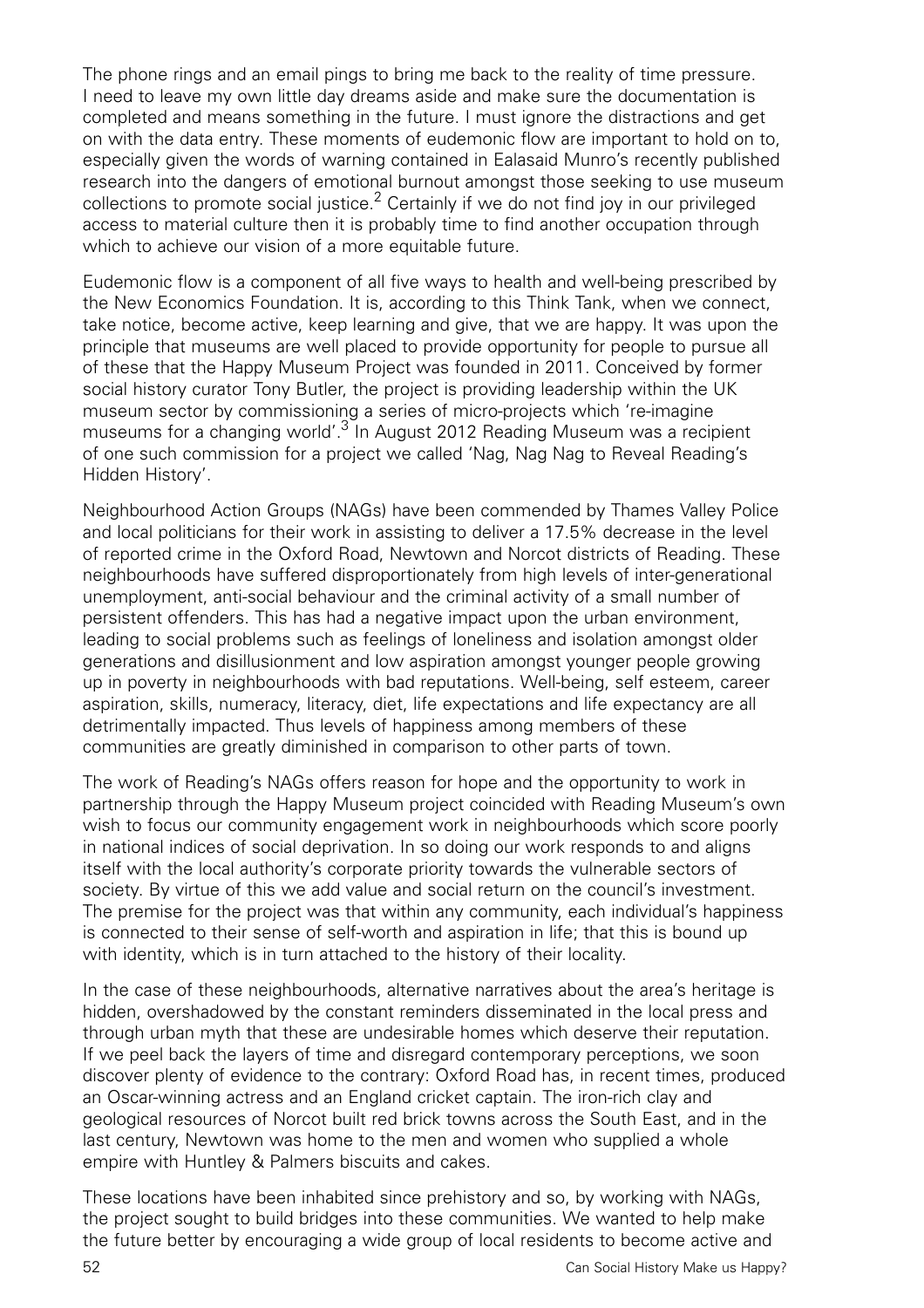take notice of their hidden heritage. The idea was that we could use heritage to go some way towards countering social problems that can be connected to misrepresented identity. As well as this, and through the enriching nature of connecting, taking notice, being active, learning and giving, we hoped that the project would offer participants a sense of well-being.

Happy Museum methodology uses a "Story of Change" planning technique which has a vision statement as its starting point. Ours was:

To create something that the community can be proud of, something community guided and high quality; revealing hidden history, recognising the present and imagining the future.

The Happy Museum project prioritises "outcome" over "output" in a process of "action research" which assesses success by "measuring what matters", i.e the positive bearing a museum can have upon people's well-being and the environment. Therefore, as well as 'creating something to be proud of', we were looking for evidence that the activity promoted attitudinal change amongst participants and the wider community.

During a period of five months, over 60 residents from each of the neighbourhoods were recruited through contact made via the NAGs. Participants were supported in conducting historical research through regular work shops, library visits and behind-thescenes access to the museum stores. Local history talks and informal social gatherings were organised in pubs and community centres and, by working together, groups in each neighbourhood were able to produce accounts of a wide range of themes running through their social history. We also shared views and opinions about the problems that the areas face today and discussed ideas about alternative futures. All this information was then gathered together to form the basis of the project's output.

Through discussion and negotiation, group members were all given a say in developing a consensus about how the funding that came with the Happy Museum commission would be used to most effectively disseminate our findings. In the end it was decided to produce pocket leaflets containing an illustrated potted history of each area, including a synopsis of their current situations and some reasons we identified to be hopeful about the future. The leaflets were then distributed locally in what was felt would be the best antidote to the headlines carried in the free newspapers which drop through letter boxes each week.



© Reading Museum/Reading Borough Council (All Rights Reserved)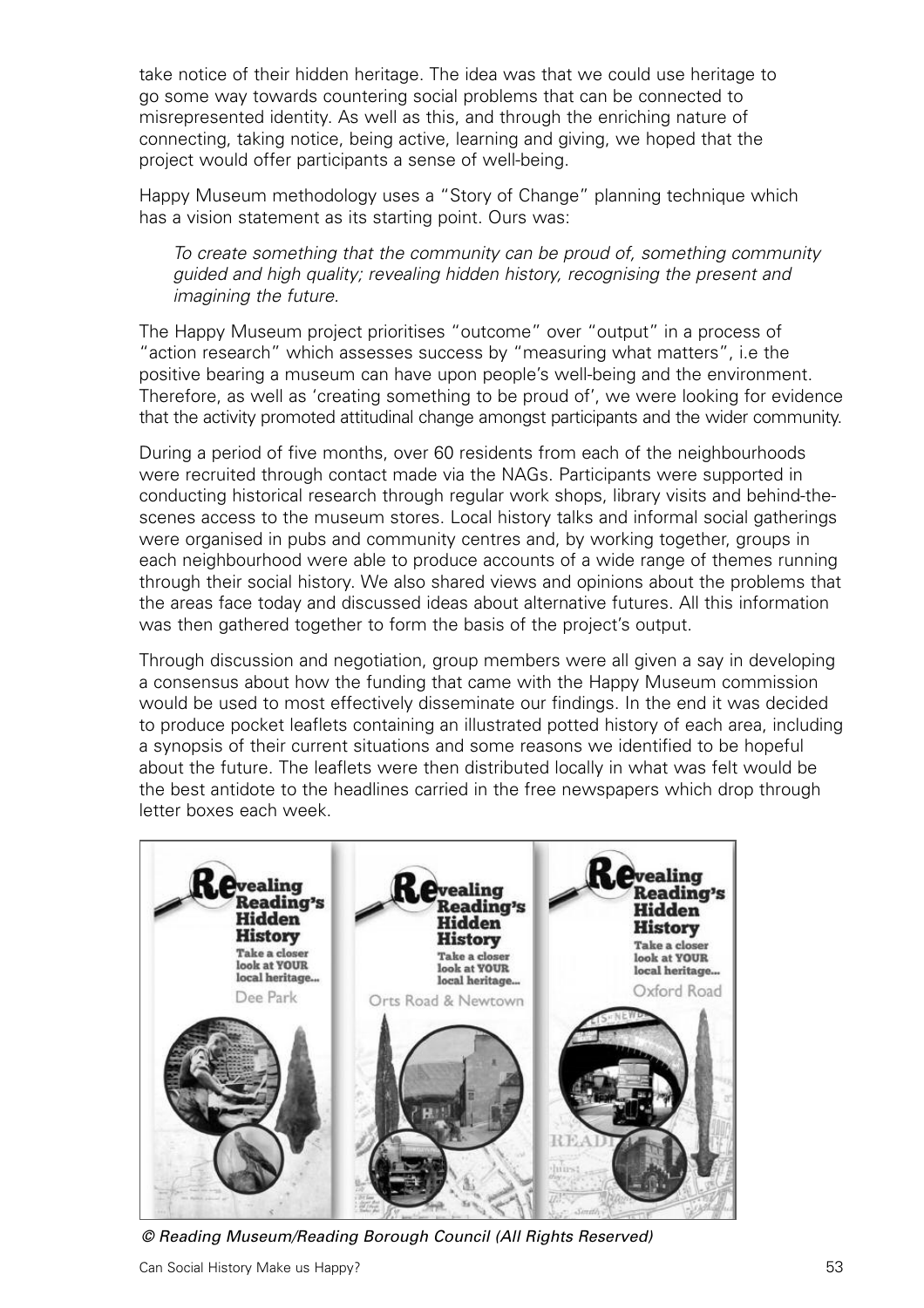With the money left over, it was agreed to also purchase a branded gazebo, allowing the museum to "pop-up" whenever and wherever it likes in the future, for instance at community events such as the Oxford Road Fun Day and the East Reading Carnival in Newtown. In the end, 15,000 leaflets were given away for free in the neighbourhoods. We placed them in doctor's surgeries, launderettes, pubs, tattoo parlours, letting agents, primary schools, church halls and in branch libraries; wherever we could think of that the wider community might find them. In the Dee Park estate in Norcot we were able to develop a good working relationship with the housing association, who agreed to match fund and distribute a leaflet to every household.



© Reading Museum/Reading Borough Council (All Rights Reserved)

How successful we were in promoting widespread community well-being through social history is difficult to measure convincingly. It is entirely possible that the work has had no effect at all in this regard, and producing the leaflets and pop up museum was no more than an end in itself. Nevertheless in evaluating the project we did deploy a number of tools in an attempt to monitor any signs of impact and attitudinal change.

Narrative evaluation involved observing participant interactions to look for indications of well-being and, for me, one of the most gratifying outcomes of the project was to be able to report back that laughter was shared and new friendships were formed. We also saw some of the local residents become actively engaged in the local development framework, with a delegation from the Oxford Road meeting with the ward councillor to discuss their views on how Section 106 funds, arising from the construction of a Tesco hypermarket, could be invested in bringing ramshackle properties into greater community use, as they had been in the past.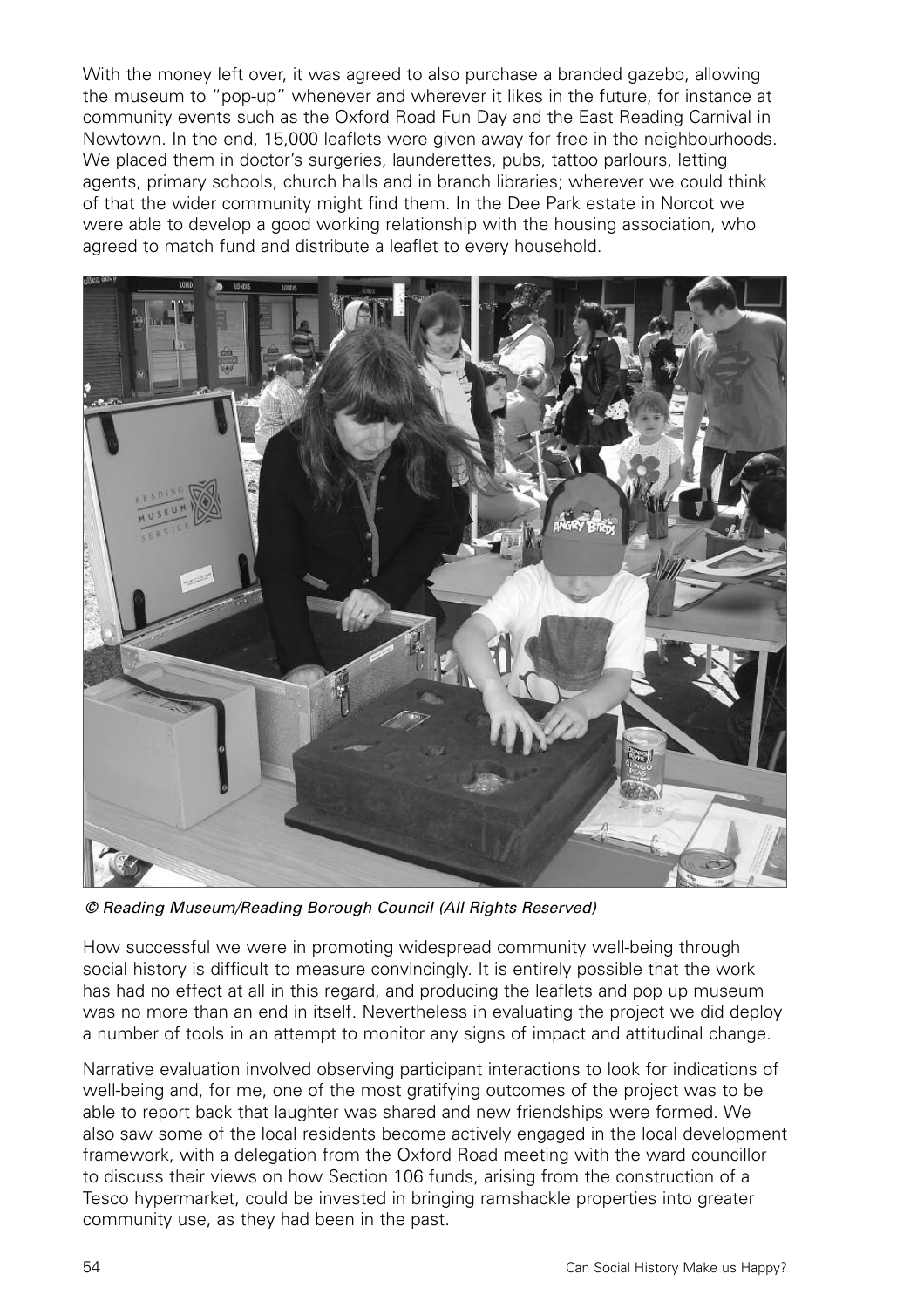The Newtown group recorded their views on the value of the project with the following statement:

As a community, undertaking research into the history of this area has empowered us to see the area with a new perspective. Households have much of what they need for achieving a greater sense of well-being and happiness and all that is lacking is social support and shared activity. There was a sense that when drug dealing was at its worst, residents felt the need to keep themselves to themselves. We minded our own business. The Happy Museum activities have brought some residents out and perhaps this could be a starting point.

We also conducted a longitudinal survey, asking participants at the outset to choose from a selection of positive and negative signifying words and phrases which might best describe their current perspective on their neighbourhood. We repeated this exercise after the leaflets had been published and analysed any differences. In all, 31 participants took part in this process. From a list of 40 words, between them the participants chose a total of 126 in the first visit, whilst 120 were selected from the second. Of the 126 signifying words chosen originally, 58 (43.06%) remained the same in the second round, indicating that, as a group, participants had gained a somewhat different outlook on their local area. While there was a small increase in the proportion of positive signifying words being chosen, overall the most common words across areas remained similar, with "drug users" being the most common, chosen by individual participants on both occasions a total of 11 times. The next most popular word was "diverse" which was selected on both occasions by 8 participants. Clearly drug use is seen as a big issue in these areas which were also predominantly perceived as being "Working Class".

The experimental nature of a Happy Museum commission to pursue action research re-imagining the sector's role means that some consequences of the work can be unforeseen. $4$  In our case, the museum has acquired an increased sphere of influence within an area of public policy it might not have previously been considered relevant to. Earlier this year, as a direct result of 'Nag,Nag,Nag to Reveal Reading's Hidden History', the museum was invited to contribute to 'Reading 2050: Revealing Reading's Potential'. This multi-agency initiative, which is part of central government's Foresight Future of Cities programme, aims to take the first steps towards developing a smart and sustainable vision for Reading. It seeks to influence how Reading plans to deal with environmental and socio-economic issues arising from its economic growth whilst also complying with the Climate Change Act that commits the UK to an 80% reduction of greenhouse gas emission by the year 2050.<sup>5</sup>

This unpredicted development from 'Revealing Reading's History' has presented an opportunity for the museum to engage with the other key motivator behind the Happy Museum Project, namely the reimagining of museums as part of the solution in the transition to a low carbon world. The planet we live on faces critical issues, with depleting resources leading to acute polarisation of equality of opportunity for happiness amongst its population. This is aggravated by an international focus on perpetual economic growth, where securing happiness is lost in the drive to consume. Like many English towns and cities, Reading faces pressing internal issues: its population has increased by 9% in the last decade and is projected to grow by 25% by the year 2050. Creating an environment in which the town's people can flourish economically and lead happy lives in a manner that does not cost the earth is a huge challenge, yet limited communities of people within the town are aware of current debates or active in finding solutions. Decisions made in the here and now will determine whether the future in Reading is one where inequities become more or less acute. Decisions about how an increased population can be sustained will have an effect on Reading's urban and natural environment.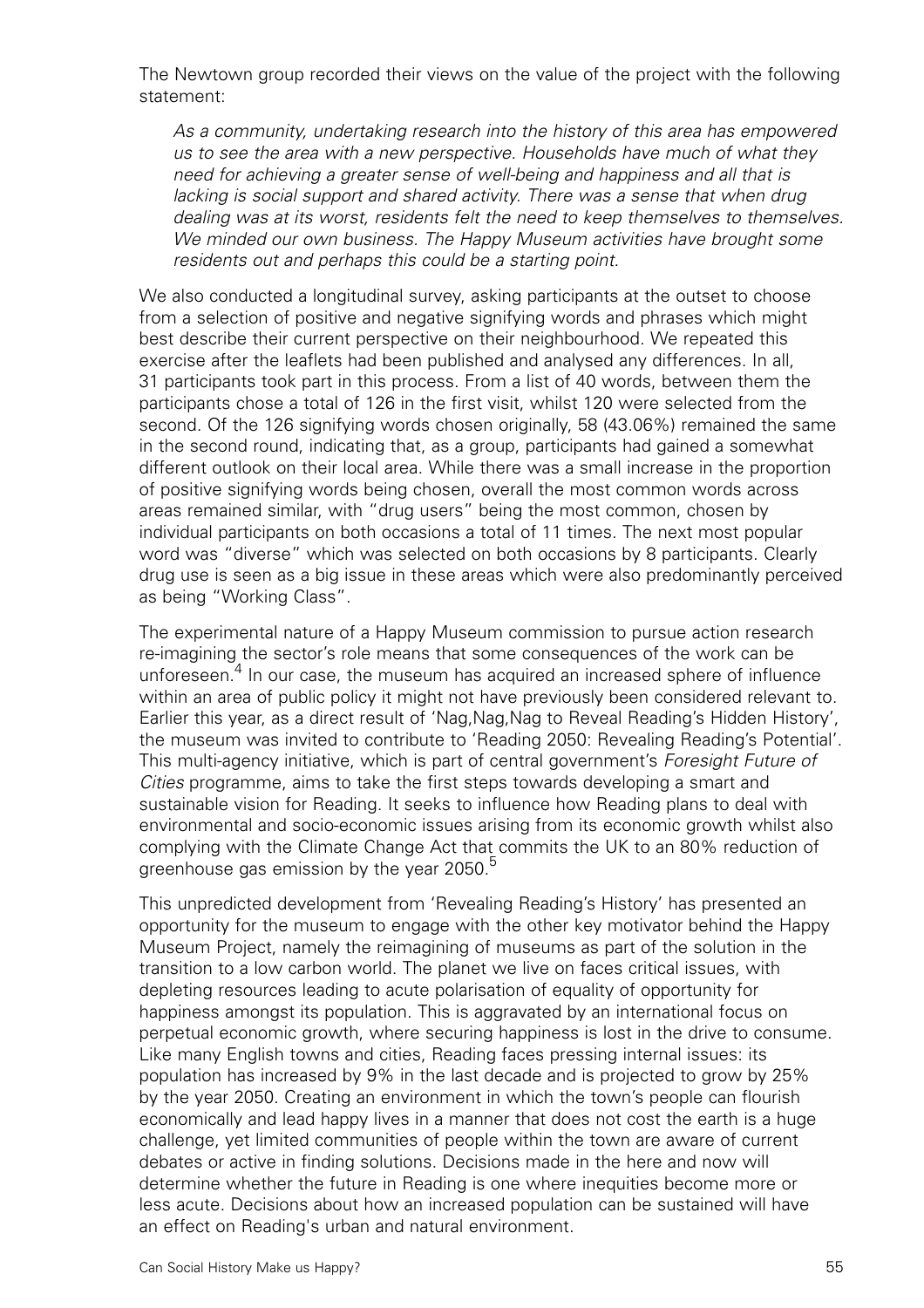That museums might have a part to play in finding creative solutions to these pressures may seem a lofty ideal, but on a simple level there is scope within social history collections to take us back to the future, with the evidence they contain of the transitions that took place in the past and how communities were sustained without burning gas and electricity as if there was no tomorrow. The museum service within Reading Borough Council is well placed to generate wider debate because of its social history collection and its strategic role in promoting active citizenship and community engagement. We were therefore very pleased to recently receive a second commission from the Happy Museum Project to support us in a further programme of action research in which we have a vision to be 'a trusted advocate and influential agency through which communities are active in shaping public policies that advance well-being within a sustainable environment'.

This project, which is currently in the planning stage, will engage our audiences with issues that affect the future, and it is our idea to reflect their responses back to the Reading 2050 project through museum productions. One idea is to encourage participants to send postcards from the year 2050, describing what the town looks like from there, outlining the solutions that were found to the pressures facing us in the here and now. We plan to collect and preserve the results of the process so that, just like visions of the past contained in old photographs, pictures of the future will be captivating for successive curators at Reading Museum!

As described above, the data set collected during our first Happy Museum project is not in itself sufficient to conclude that social history makes us happy. Much more compelling evidence of this can be found in a report commissioned by the Happy Museum Project in 2013. Economist Daniel Fujiwara's Museums and Happiness, the Value of participating in Museums and the Arts analyses the 'Taking Part' data set collected since 2005 from a national sample of 14,500 interviews.<sup>6</sup> Chief amongst the headlines is that if happiness was considered as a currency, along the same lines as Gross Domestic Product, then the individual wellbeing value of museum visits would equate to over £3,000 a year. The report also identifies what makes people more likely to visit museums, finding that participation is 60% higher amongst those brought to museums as a child by family. Therefore, as a parent, you invest in your child's prospects of happiness in adulthood through the simple act of bringing them to a museum. By multiplying visitor figures by individual well-being value, funding bodies would also discover that they achieve a significant surplus return on their investment. If only more policy makers thought as Robert Kennedy did:

Gross national product does not allow for the health of our children, the quality of their education or the joy of their play. It does not include the beauty of our poetry or the strength of our marriages, the intelligence of our public debate or the integrity of our public officials. It measures neither our wit nor our courage, neither our wisdom nor our learning, neither our compassion nor our devotion to our country, it measures everything in short, except that which makes life worthwhile.<sup>7</sup>

Reading Museum is just one of 22 institutions to have successfully applied for a Happy Museum commission and become part of a "community of practice" which is pursuing the philosophies driving the scheme. It is well worth visiting the Happy Museum's website, which contains case studies arising from the whole variety of projects that have taken place up and down the UK. By the sum of these parts, the Happy Museum project is showing that, with imagination, museums can be places where eudemonia flows.